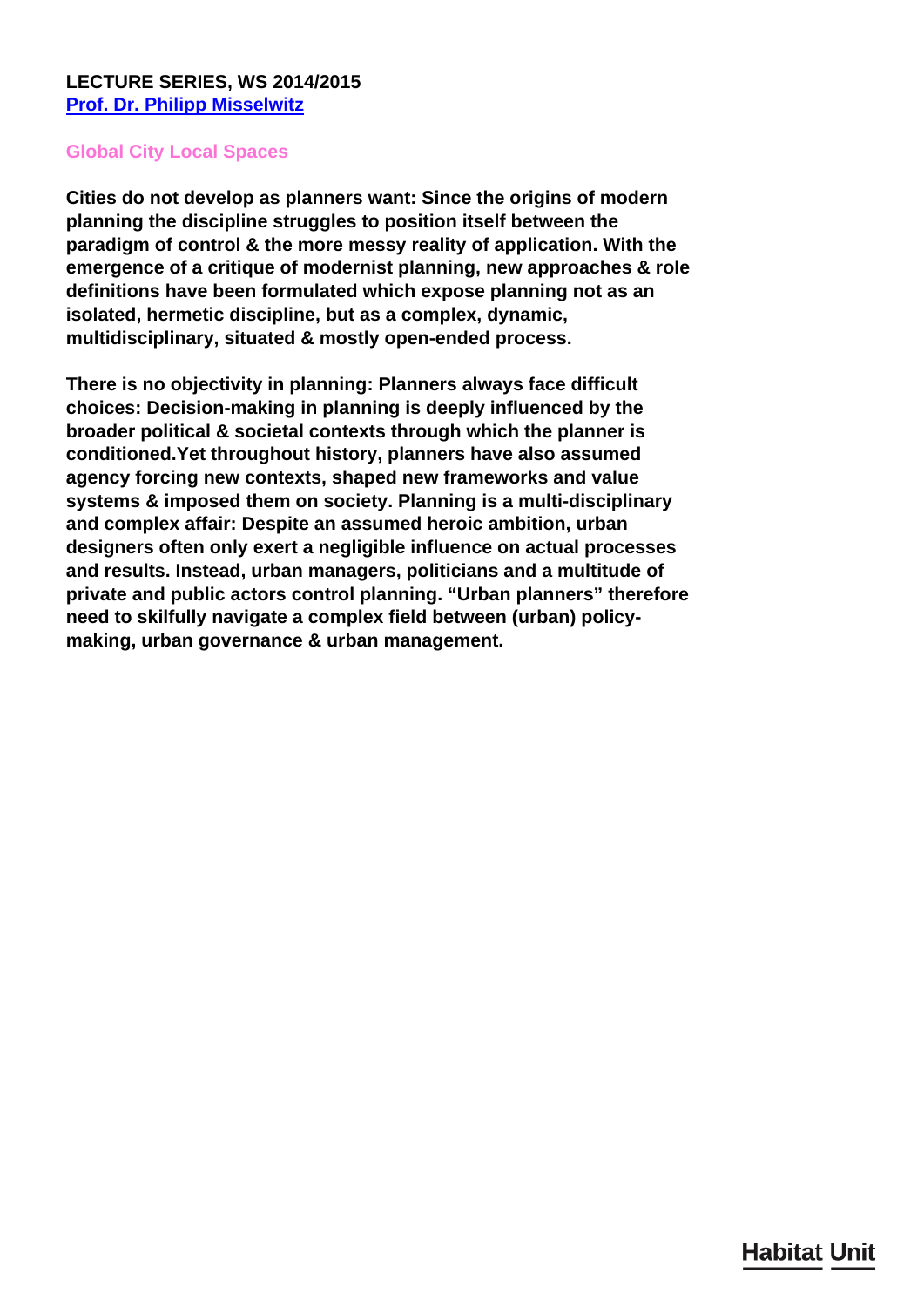## **Global City Local Spaces**



Cities do not develop as planners<br>want: Since the origins of modern planning the discipline struggles to position itself natween the parattigm of control 4 the more<br>messy reality of application. With the emergence of a critique of **Ingressabes & role definitions**<br>have been formulated which expose planning not as an isolated: hermotic discipline: but as a complex; dynamic multidisciplinary, situated a mestly open-ended process There is no objectivity in planning: Planners always face difficult choices: Decision-making in plainting is deeply influenced by the troader political & societal contexts through which the planner is conditioned.Yet throughout history, planners have also assumed agency forcing new contexts, shaped mow frameworks and value avstams & imposed them on society.

Planning is a multi-disciplinary and complex affair. Despite an assumed bergic ambition, organ designers often only exert a negligible influence on actual processes and results. Instead orban managers, politicians and a<br>multitude of private and public actors control planning. "Uthan planners" therefore need to skiltuliy navigate a complex field<br>between (urban) policy-making,  $\begin{minipage}{.4\linewidth} \textbf{unbar} \gets \textbf{up} \times \textbf{up} \times \textbf{up} \times \textbf{up} \times \textbf{up} \times \textbf{up} \times \textbf{up} \times \textbf{up} \times \textbf{up} \times \textbf{up} \times \textbf{up} \times \textbf{up} \times \textbf{up} \times \textbf{up} \times \textbf{up} \times \textbf{up} \times \textbf{up} \times \textbf{up} \times \textbf{up} \times \textbf{up} \times \textbf{up} \times \textbf{up} \times \textbf{up} \times \textbf{up} \times \textbf{up} \$ 

This lecture sories will focus on different theoretical approaches to cities, global urbanisation  $\&$ <br>transformation as well as on the practice of urban planning Students are encouraged to develop a (self)antical awareness<br>of the broader context and endbilissiplinary field in which<br>planners operate. This should tacilitate (not limit) his! her creative involvement in forging more beautiful, just, and sustainable urban environments through constant critical<br>experimentation with strategies tools & role models applied

Photo: Bas Princen, Calio, 2010

Lecture, 3 ECTS<br>MA UD, MA Arch, MA SRP: WP

Teaching day<br>Tuasdays, 12 - 2mm, A3E1

First meeting<br>October 13th, 12 - 2pm , A151

**Application**<br>At the first meeting

Prot. Dr. Philipp Missebuitz

**Habitat Unit** 

This lecture series will focus on different theoretical approaches to cities, global urbanisation & transformation as well as on the practice of urban planning. Students are encouraged to develop a (self)critical awareness of the broader context and multidisciplinary field in which planners operate. This should facilitate (not limit) his/ her creative involvement in forging more beautiful, just, and sustainable urban environments through constant critical experimentation with strategies. tools & role models applied.

## **Habitat Unit**